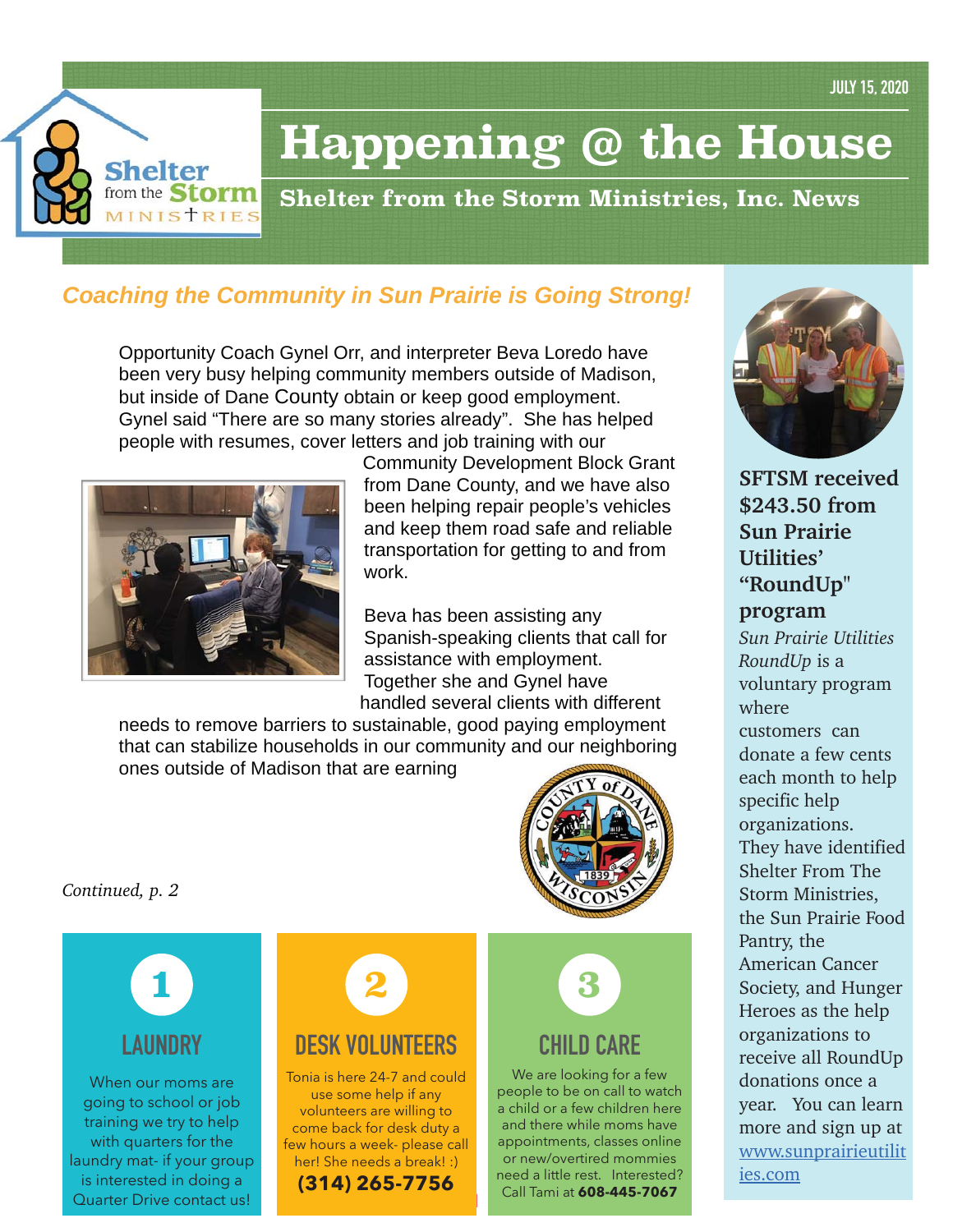#### *continued from p.1*

80% of the median income or lower. Gynel says that the walk-in hours at the Sun Prairie Library on Tuesdays from 9:00 am - 3:00 pm are not very busy at all, but their program helpline rings all of the time. If you know someone who may benefit from this program, the only requirements are that they earn less than 80% of the median income for their household size, and that they live in Dane County, but outside of Madison. Have them call and speak to Beva or Gynel at 608-301-6612.



# *New House Meetings at SFTSM*

You may wonder what kinds of things SFTSM staff and volunteers teach to residents on a regular basis? Since we are able to start meeting again, our house meetings have been re-vamped and re-focused to help our moms/families in many ways:

 1. **The "Fierce Female"** a way to empower moms who (because of experiencing homelessness) have felt pretty powerless. 92% of the women who have experienced homelessness have been sexually assaulted, and many are the victims of crime/scam artists or violence. So the "Fierce Female" segment of our house meetings has hosted Sun Prairie Police Officer Jeremy Rademacher to explain what the common scams are in the area and how to know what is real and what is a trick. We have also learned how to use a Kubaton, selfdefense weapon (it's a keychain) and how to regain strength and fitness through a boot-camp fitness class run by an instructor who volunteers her time each week. We are also hoping to host the Rape Crisis Center selfdefense class soon.

2. **"Power over your \$\$"** - is a short but practical guide breaking up how to take control of your finances in small and focused segments. We have discussed budgeting, how to negotiate with creditors, what goes into a credit score, emergency funds, and many other useful segments that are short and sweet and easy to remember. This has helped us get past the embarrassment, or short attention span and other forms of resistance when trying to teach young women who really don't have much money… how to handle it.

3. "**Stress Management for the overworked and underpaid Mama"**- our lovely therapist Brittney comes in and does a 5 minute self- care talk, helping

**Make a donation today: www.sftsm.org**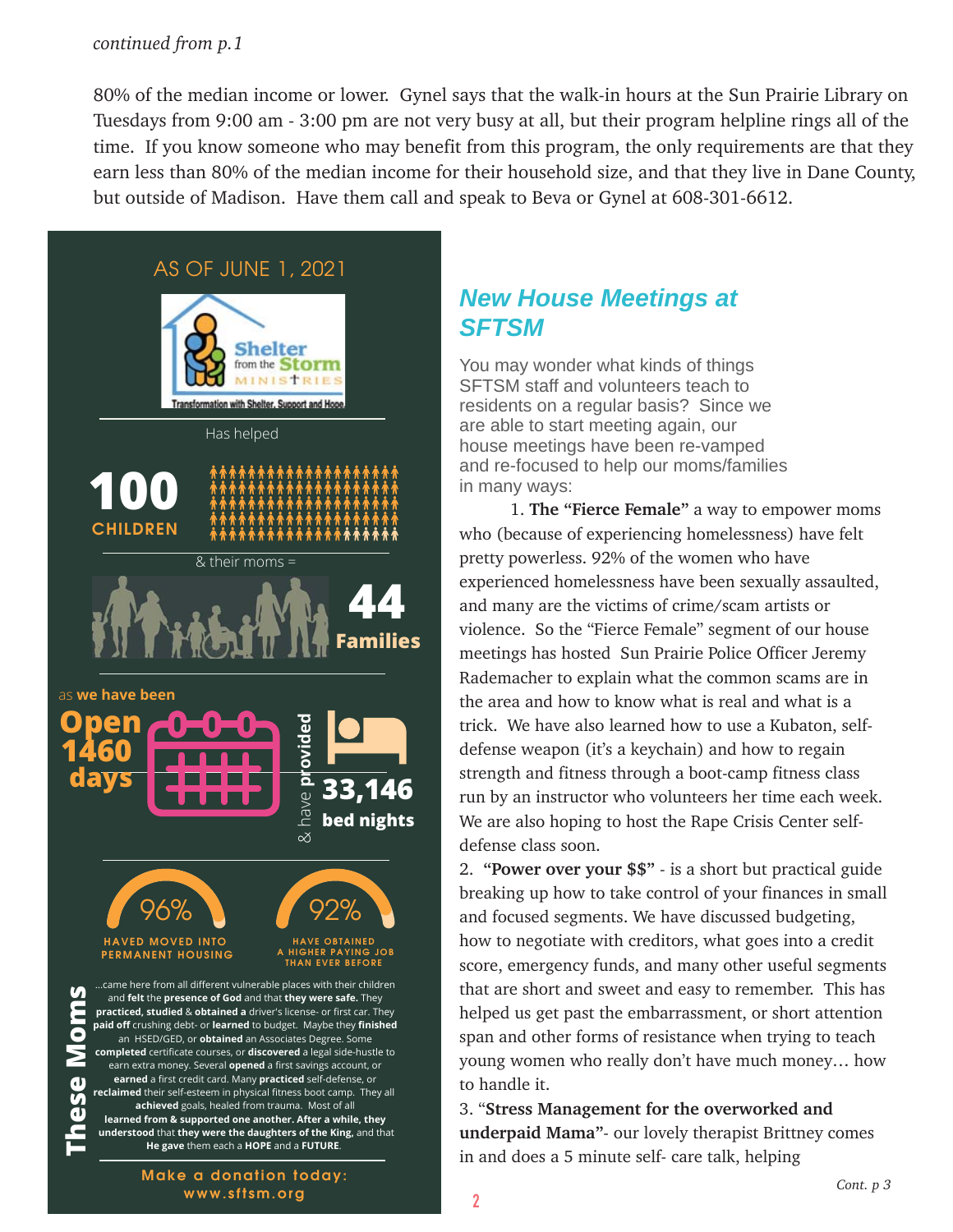the moms pay attention to their own needs once in a while, to help them get a handle on stress before it handles them!

4. **"Side- Hustles"** (legal ones) We have a guest at each meeting to talk about something they do or have done to earn extra income by performing work outside of a traditional job. A "side-hustle" can help stretch their budgets different ways. So far, our moms have learned how to "flip furniture", "clean houses" and also some basics about becoming an "Organizer".

5. "**Testimonies"** are also a quick and meaningful way to connect with the Moms. We share testimonies of our faith, how God has answered prayer, changed our lives or protected us from harm each house meeting. We also ask for prayer requests and pray with each other.

If you might have a side-hustle to teach, or a way to make our women feel stronger in the fierce female segment, or a testimony to share… I would love to talk to you-send me an e-mail or give me a call at tami.fleming@sftsm.org or 608-445-7067

### **2021 Another amazing golf tournament put on by the Wisconsin Finishing Contractors' Association!**

Every year they have at least 60 people representing great local businesses show up at the Oaks Golf Course in Sun Prairie. These foursomes come for camaraderie and to raise money for Shelter From The Storm Ministries!

Our shelter board members brought a couple foursomes along —as well as wonderful volunteers to check in the golfers and to help with the game





prize holes out on the course.

No one won the "\$10,000 big hole-in-one prize", but the many sponsors listed below

helped raise over \$10,000 to help serve the needs of homeless women and children in our community!

*This is the picture of Michelle Hanley accepting the \$10,000 check! She was "blown away" by their generosity!*

## **WFCA Annual Golf Outing**

Wednesday, June 23, 2021 68 Golfers Enjoyed the Day. Over \$10,000 was raised for our charity View a video of the golfers

Thank you for your support. The proceeds of the golf outing benefited the: Shelter From The Storm Ministries, Inc, Sun Prairie, WI A nonprofit dedicated to serving the needs of women and children homeless families in our community.



## \_\_\_\_\_\_\_\_\_\_\_\_\_\_\_\_\_\_\_\_\_\_\_\_\_\_\_\_\_\_\_\_\_\_\_\_\_\_\_\_\_\_\_\_\_\_\_\_\_\_ **Outing Sponsor IUPAT DC7**

**Platinum Sponsor Tota Vita Financial Services Hole in One Sponsor R & R Insurance services Bronze Sponsors Schmelzer Paint Co, Klein-Dickert Co, Hallman Lindsay Paints & Livesey Painting Inc.**